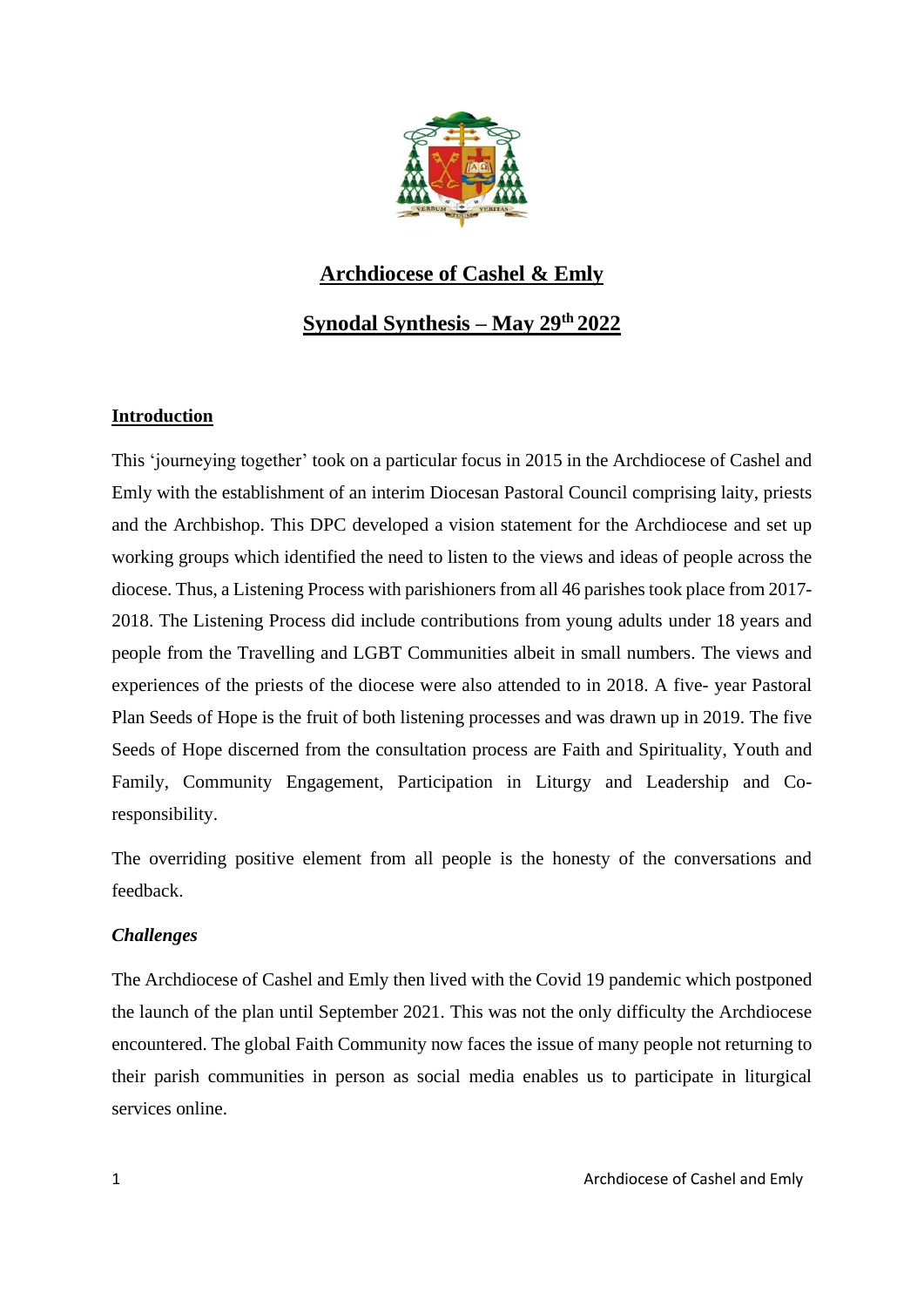There is also the challenge of an aging faith community in churches and an aging priestly community with low Mass attendance within the middle aged to younger generations and no younger priests to encourage and support the older generation.

# *Current situation*

In December 2021 the Pastoral Development office wasinvited by Archbishop Kieran O'Reilly to meet with focus groups to explore the concept of 'synodality' in greater depth. The five seed groups within the Diocesan Pastoral Council were chosen in addition to people on the periphery of the Faith Community and those whose voices may not have been heard in the Listening Process: young adults, young parents, Men's Shed, people from the LGBT+ community and people with additional needs.

# *Themes from the Synodal process*

Having listened to and reflected on the experiences of all the groups the themes which emerged are Outreach, Community, Acceptance, Incarnational Spirituality, Connecting Faith Celebrations with Life Experience and Leadership and Co-responsibility. Four of these six themes are similar to four of the five Seeds of Hope in the Diocesan Pastoral Plan.

#### *Surprises*

People on the periphery were very open and willing to be part of a conversation about the meaning of community and faith/spirituality for them. This illustrates that each person desires these two elements within their life despite an obvious move away from formal church practices.

# *Obstacles*

There is a chasm between the language of the Synodal documents and the language of the woman or man on the street. This language is a challenge for the practising faith community never mind people who feel excluded from or consider the Church irrelevant. Therefore, when we reach out to those on the margins, we need to use language that speaks to their reality.

Christ in the Gospels uses the language of the people to invite them to recognise God in their midst. When the Church uses theological or religious language which people do not understand it excludes them even further. We must acknowledge the importance of using the language of the people so that when we invite them to reflect on God and faith in their lives they can connect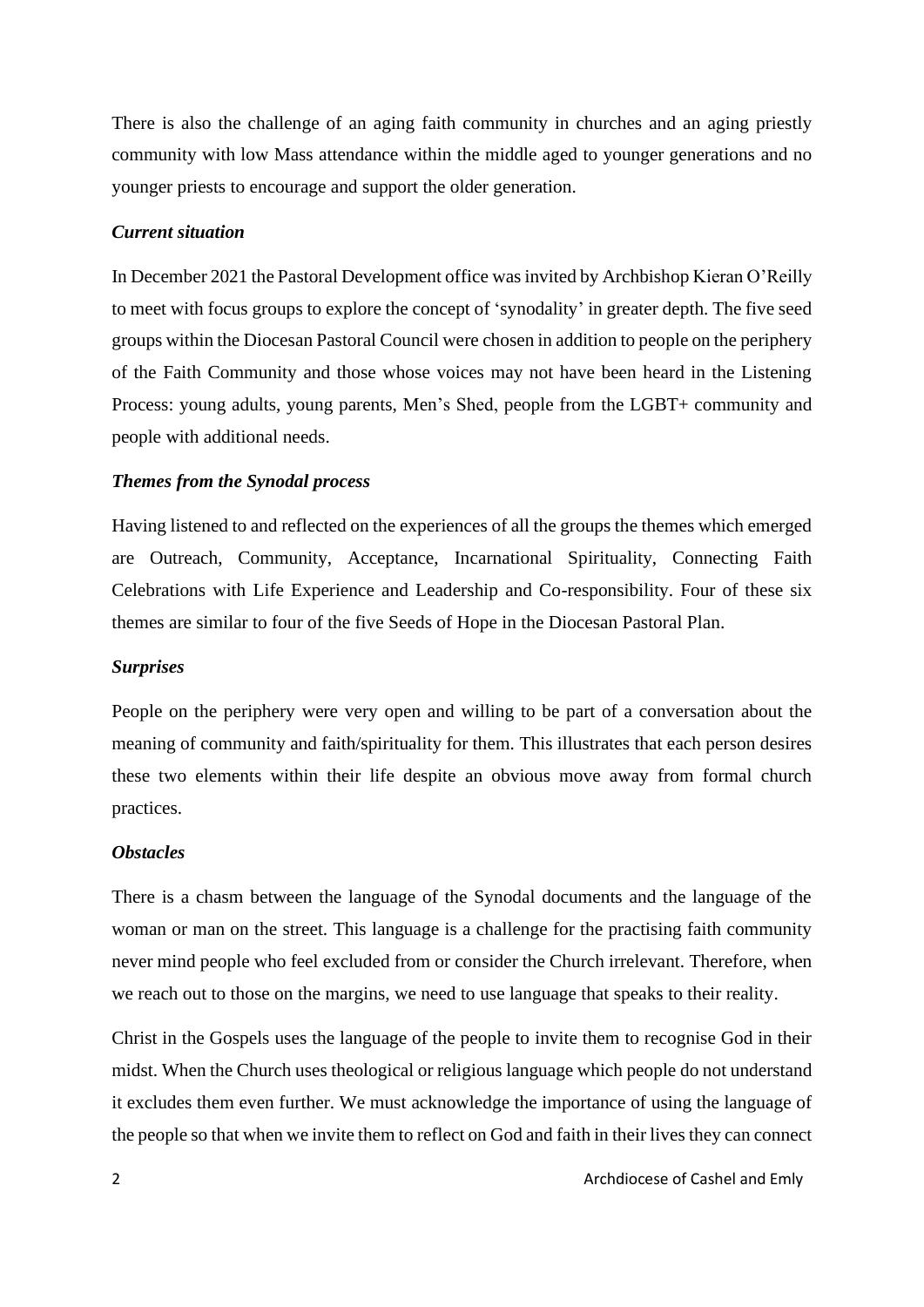with their own lived experience. People sense the presence of God in the quiet and in nature and the language of the Faith community tries to communicate this goodness. Thus, we need a balance, using ordinary language to enable people to understand while explaining the value of traditions passed to each generation.

# *Understanding*

It is important to recognise it takes time to reach out to people on the periphery and it may not happen within the time assigned to the synodal process within each diocese. We are requesting to be invited into people's spaces and asking them to be open to conversing with us and allowing us the privilege of listening to their experiences. It may take time to set up meetings and one must accept people's hesitancy and acknowledge that our process may not be their priority. In recognition of this we sent out an online questionnaire to support networks so that people had the freedom to engage or not. We received one online response.

As this synodal process is a calling to the Universal Church to reclaim its way of being, of journeying together then we acknowledge that the going out, the meeting and the listening are ongoing events that do not end in 2023 but that must continue if we are to build up the Kingdom of God.

#### *Milestone*

The discussion within the Diocesan Pastoral Council echoed many aspects of the conversations with those on the periphery; 'In our experience, God is speaking to us through people whose voices have been ignored by the fact that they have walked away. They have not felt included. They have shown disinterest and apathy because we didn't listen'. DPC

#### **Body of the Synthesis:**

#### *Emerging themes*

## **Outreach**

We cannot demand or expect to bring people back into our churches to observe the traditional practices of the past. Christ calls us to 'Go out to the whole world and proclaim the Good News to everyone'. Each group expressed gratitude at being contacted and invited to be part of a process where their experiences were listened to. We must reach out with humility to those who feel they have been excluded and judged and who have not experienced the love of Christ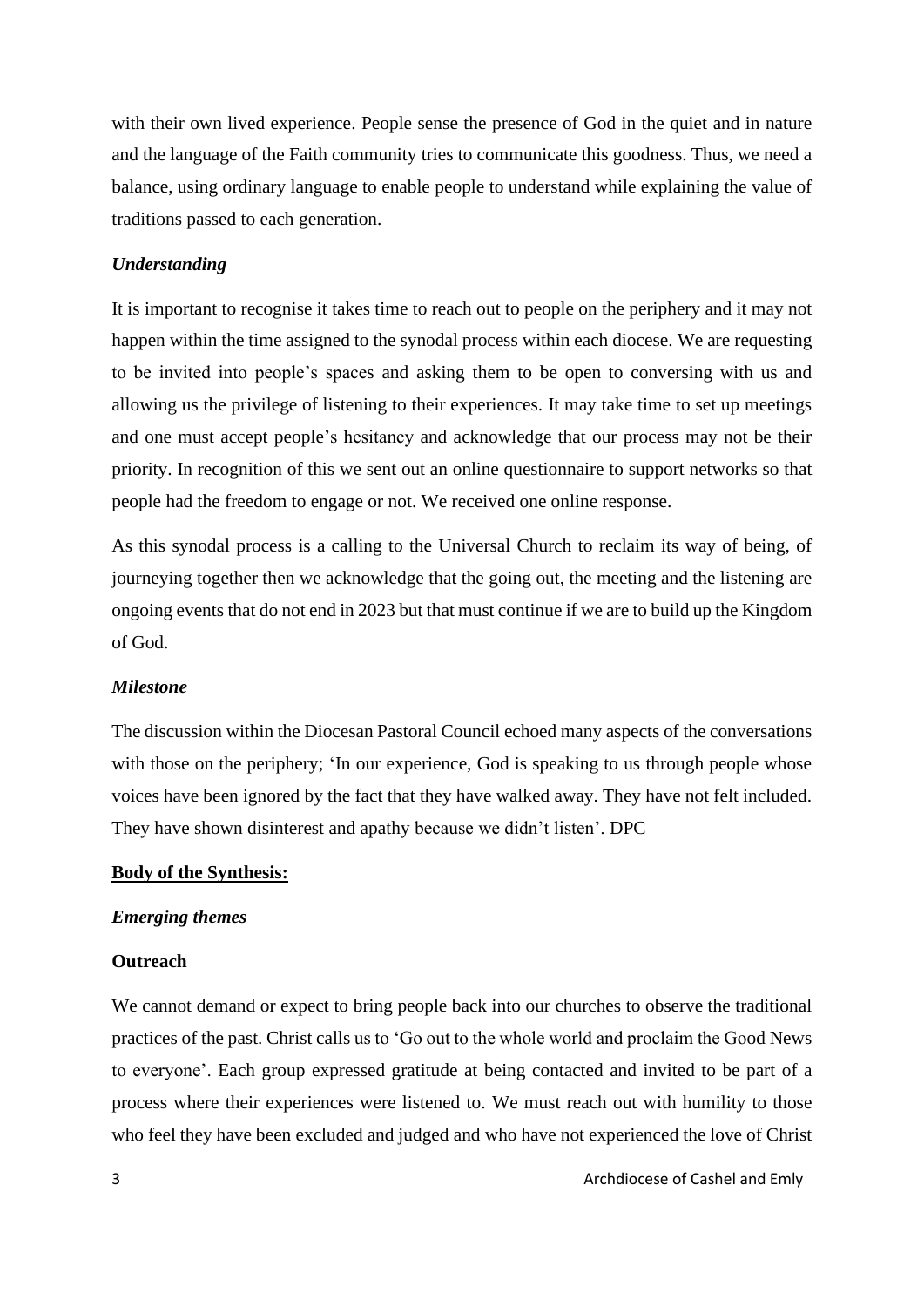for them within the Faith Community. When we have the courage to reach out and ask if we may meet people in their spaces, we are acknowledging that their spaces are as important as our church buildings and that we want them to be comfortable rather than wanting to be comfortable ourselves.

Young adults speak openly and freely of feeling connected to other young adults with similar interests but do not feel a sense of community within the parish. They are happy to meet with us on a number of occasions in a relaxed atmosphere to reflect on what is important for them but acknowledge they do not feel at ease at Mass or at formal church services.

One of the Seeds of Hope identified in the pastoral plan is that of Youth and Family. Parishioners are concerned for young adults, young people and families. They want to have initiatives which attract young people. Young adults and parents are searching for ways to connect yet these ways need to be in their spaces where they gather, have fun and converse.

A group of young adults who are committed to their faith said they cannot see a way of involving young people in Sunday Eucharist other than the choir. Their peers see the Faith Community as irrelevant. Yet they believe in the value of outreach and listening to young adults perhaps in the form of a questionnaire or survey that young adults can access on social media and complete anonymously.

Members of the Men's Shed, the LGBT + community and people with additional needs also appreciate being reached out to and affirmed where they are rather than where we want them to be.

The priests are ministering to people on the margins and the DPC speaks of being 'called to grow together by reaching out to individuals or as part of a community/parish effort to engage with people on the margins.'

## *Community*

Each one of us as a human being is called into relationship and every person has a desire for community. One of the Seeds of Hope named by the parishioners in the diocese is Community Engagement. The priests of Cashel and Emly have identified good friends and family as a support to them in their ministry. One of the questions which made sense to all the focus groups was 'where do you feel a sense of community?'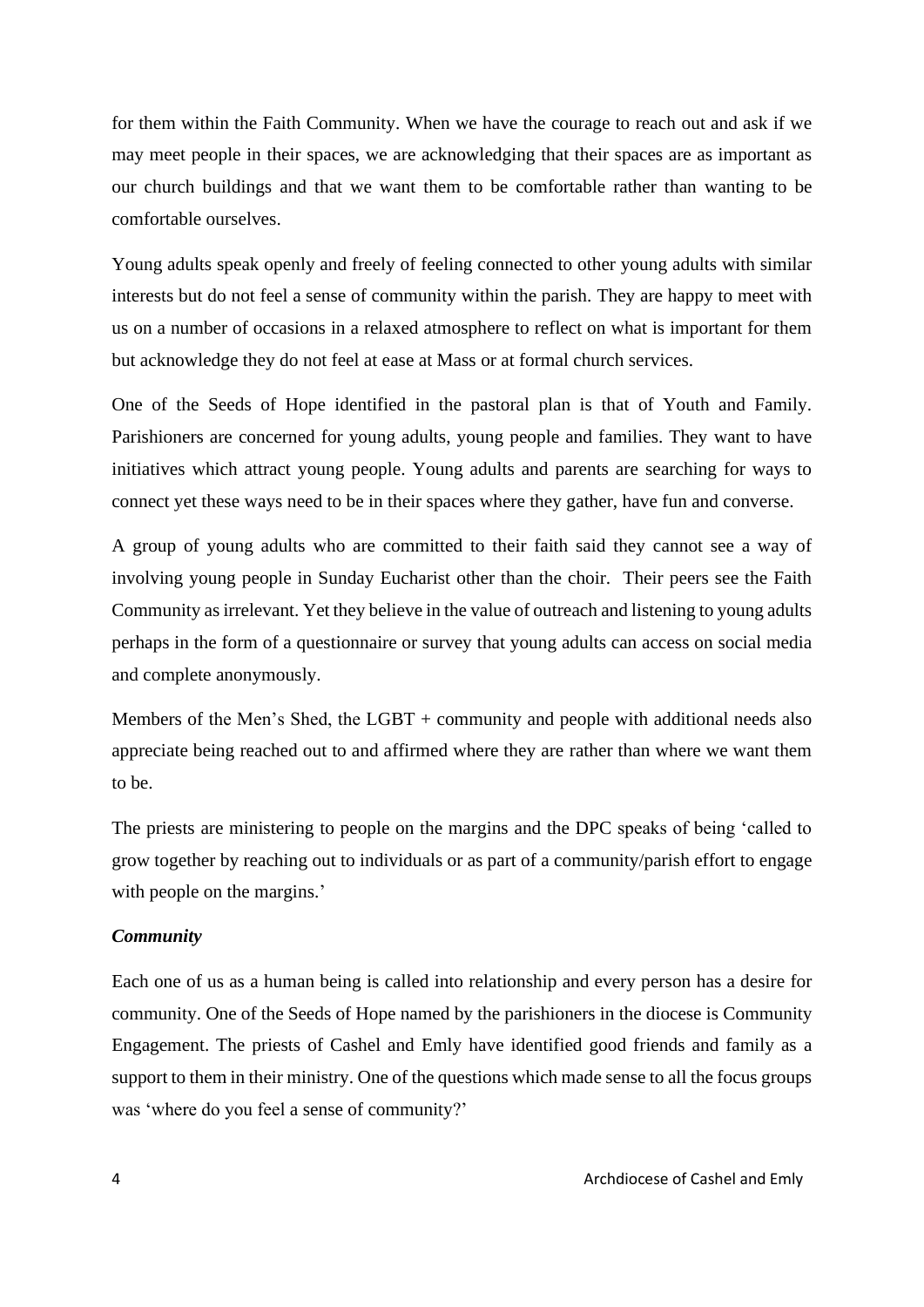The word Community for many means a sense of welcome, identity, familiarity, connection. Young adults with additional needs experience a sense of community in the hubs where they engage in activities with others as these hubs contain smaller numbers and people get to know each other better.

The challenge for us as a Faith Community is that those on the periphery and those who may only come to liturgical services occasionally do not experience a sense of community within the parish or the Church in general.

Young adults and people within the LGBT+ community say they do not feel welcomed in the Faith Community and their identity is not valued. We are called as a people of faith to look deep within and see if our judgements are those which Christ warned against.

'Teenagers are not actively participating in Church. Some elderly people whose way of life has been greatly affected by Covid restrictions now seem further apart. Also younger parents, adolescents, refugees, people with mental health issues, travellers, people with low self-esteem, people who might be termed as 'working class', the LGBT community all seem further apart. Some women are disillusioned. Also men often times don't involve themselves as Eucharistic Ministers. People who have decided they don't need it anymore are also further apart.' DPC

A welcoming open community helps all of us to live with the feelings of loneliness which gnaw deep in the human soul. Loneliness is part of every person's life and is named as a challenge by the laity and priests of the diocese and by groups on the periphery. Surely this is why Christ asks us 'to love one another so that all peoples may know you are my disciples'. Jn 13:35

# *Acceptance*

People on the margins feel they are not accepted as they are. They feel excluded by the Faith Community's words, attitudes and behaviour. Young adults say 'Older people don't listen to us young people so much. Older people are judging us.'

'I think the local church and church in general would support me in my personal life more if they were more open minded and with the times. I am an unmarried mother. I think the church needs to stop frowning on this and open arms to anyone who wants to practice their faith. I find it hard at times to have faith when so much bad is in our world. I think if this was discussed more at Mass it would help me more with my personal faith.' (Young woman 26+ years who took part in the Diocesan Listening Process 2017-2018).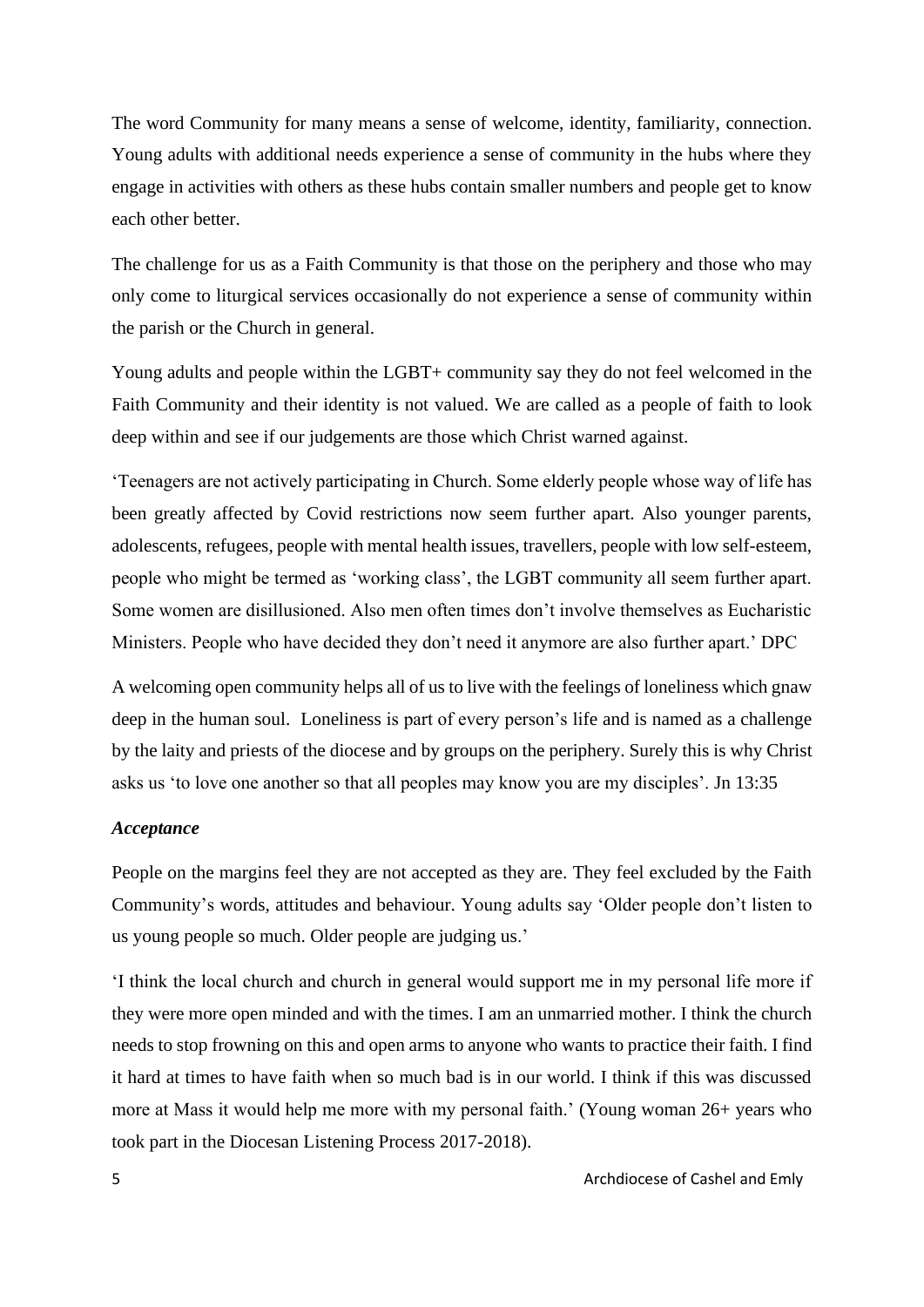It is worth noting that parishioners who are involved in their faith community feel judged by others for this. So many people may experience being looked upon in a negative way depending on their perspective.

'Some young families think that young children are not welcome in our Church. We need to make sure that we welcome all, young and old with open arms. If people are made to feel welcome, they begin to feel involved and get a sense that the Church belongs to them. This way faith will be passed on from generation to generation.' (Parishioner 56+ years)

Those within the LGBT+ community who have a strong personal faith are finding ways of connecting with each other and worshipping in a safe space. They believe that Christ invites each person, whom the Father has created, to be who they are. This process of journeying together has also included meeting people from other Christian churches who experience similar barriers of exclusion and intolerance.

'Us travellers are never asked to do anything at Mass and sometimes at the sign of peace we're ignored by others. They don't want to shake our hand.' (Young Travelling woman Under 18).

'Where people are respected for who and what they are, they can speak their truth freely without fear of ridicule or judgement.' (DPC)

Young adults with additional needs speak of 'being loved as they are' in their family home or house share situation and as a result feel very relaxed there. Both the focus groups and those who took part in the Listening Process said that being listened to helped them to feel accepted. When we give time to another person to express their feelings, challenges, joys and sorrows we are saying to them 'I see you as a sister or brother'. Surely when Christ ate and drank with people on the margins he too was saying 'You are my sister and my brother'.

# *Incarnational spirituality*

Each group who engaged in a listening process acknowledged a deeper purpose to their existence whether that was a deep faith in a loving God who cares for each one of us or being at peace with oneself, nature and the world. A theme which threaded through faith and spirituality was the need for it to connect with each person's life experience, an incarnational spirituality.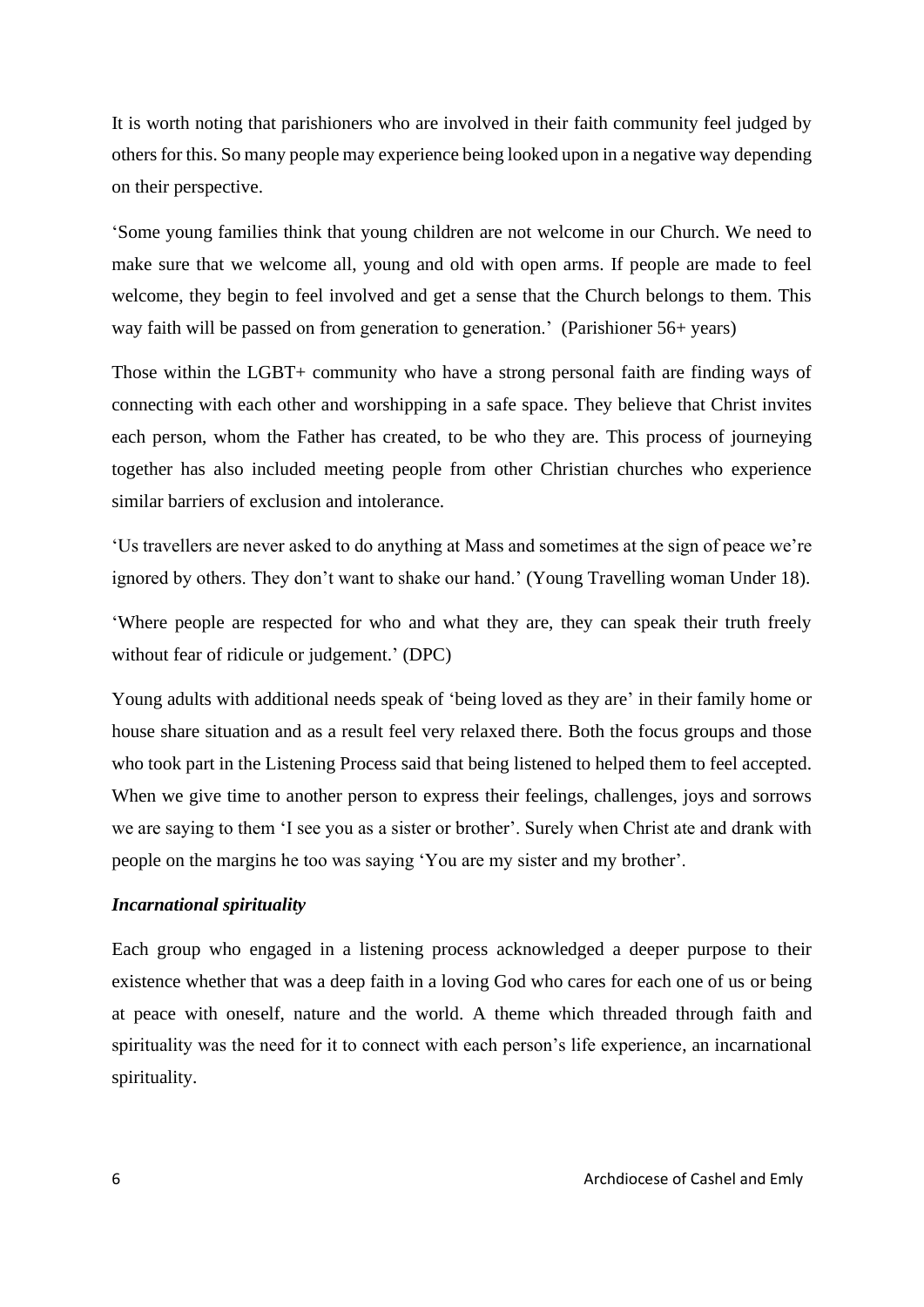'It needs to be a broader spirituality which is not focused on the sacraments. There is a place for the sacraments but if they do not connect to people's daily life they become irrelevant'. (Men's Shed)

The Men's Shed spoke of people with mental health concerns and addictions who may see sacramental spirituality as not connecting with their lives.

People desire a quiet way of praying, being in nature and near historical monuments. (Young adults) Young people of Confirmation age speak of their parents, grandparents, teachers and friends introducing them to faith and helping them to know God. Younger and older teenagers said the Covid pandemic encouraged them to find new ways of praying in their families such as using a prayer book, walking in nature and finding other prayer spaces outside. Prayer and relationship with God are seen as a help in difficult times and a support to one's mental health. Lighting a candle in a quiet church is an action that many young adults will carry out particularly at exam time. They see it as a light in darkness, a sign of hope and comfort. It is interesting that young adults also recognise the limitations of social media, that much of it is noise and it is difficult to discern the truth. They see faith/spirituality as a call to the quiet, to the mystery within themselves and in the universe. This type of spirituality is linked in many respects to the natural world where nature offers the chance to experience peace and harmony as opposed to the hectic pace of life and the burden of everyday living for many.

The Faith Community is called to reflect again on the wonder of the incarnation, the wonder of the God of the Universe becoming a human being and identifying with every aspect of human existence.

# *Connecting Faith Celebrations with Life experience*

Our faith celebrations need to speak to where people are at. We need to invite rather than demand obligation, we need to involve rather than exclude. 'When liturgical celebrations are meaningful and connect with people in their everyday concerns, they are inspirational. Language must be in keeping with people's ability to connect and empathise.' DPC. Even the term Liturgy is off-putting for some. It is not a word used in the everyday and when religious language is solely observed in ritual it becomes irrelevant.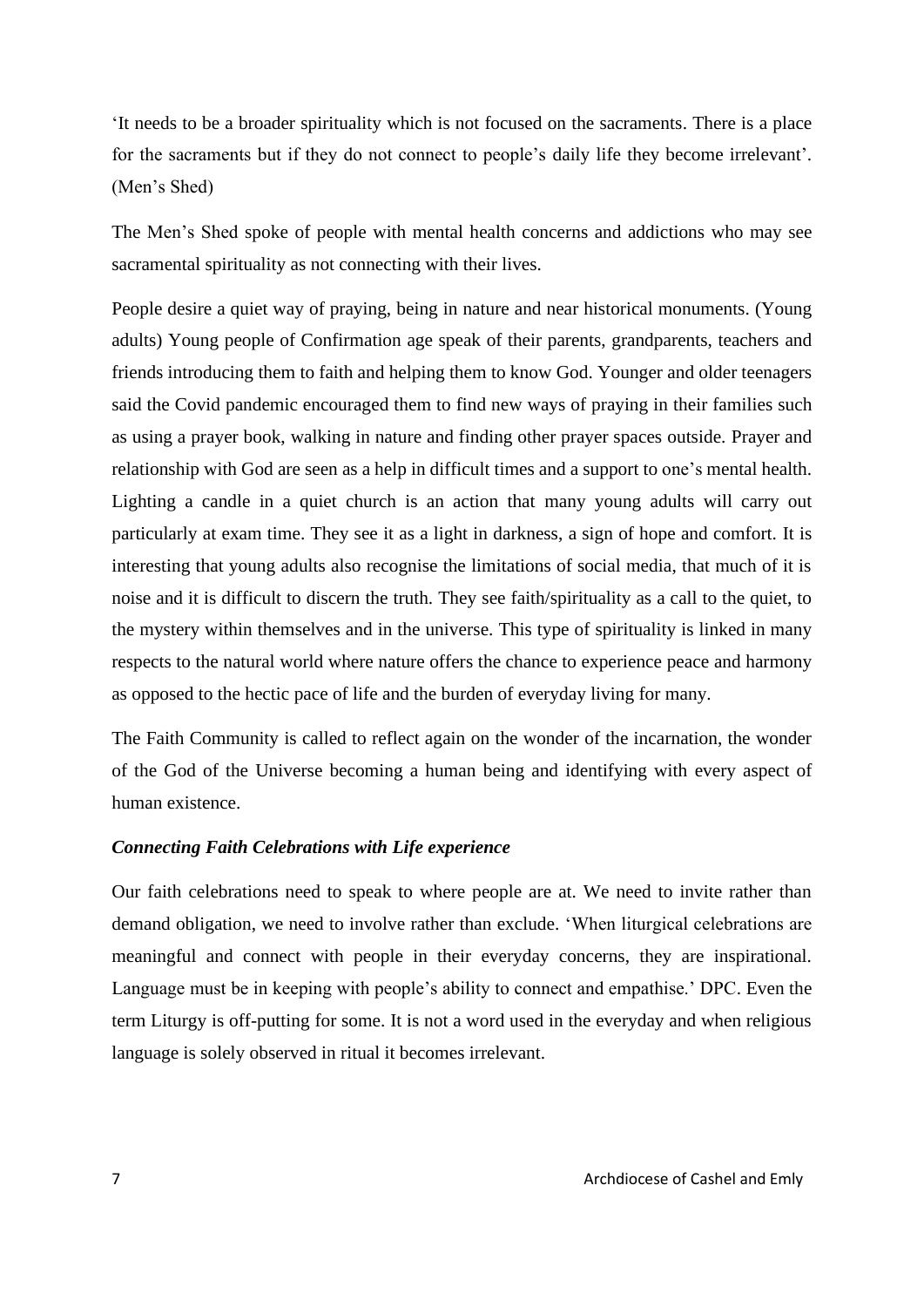Yet young people of Confirmation age speak of being happy if the Mass focuses on their stage in life and they can be involved in organising it and have a booklet with songs they sing. 'It needs to be made real for my generation.' (Young man under 18 years)

A focus group of young mothers want to feel "uncomfortable" at liturgical celebrations. They want their faith to challenge them and to be radical. They speak of their need for Catechesis or teaching in the faith to satisfy a deep hunger. Only then can they be catechists to their own daughters and sons. Alongside this feedback the priests speak of 'a sustained belief in the value of the priesthood and the sacraments.'

Young mothers wish for the Faith Community to reach out and engage with them at the level of the home environment where parents try to pass on the faith. They search for an anchor in the midst of an ever-changing world and if the Faith Community no longer provides that anchor parents search for something else to hold onto. They voice the opinion that Catechesis is lacking both in the educational sphere and in the parish sphere. It is not enough for them to see people at Sunday Mass. They want to be known at a concrete level.

This same focus group of young mothers who meet and pray together are 'nourished after their conversations and feel that other people are supporting them, and they are not on their own'.

# *Leadership and Co-responsibility*

The parishioners and priests across the diocese and the DPC speak of all of us being called from our baptism to be followers of Christ and to serve our sisters and brothers, by using the gifts God has given us. The call now is to journey, together with those in ordained ministry, to build up the faith community in our time and to reach out to those who need to believe in our loving God.

'I think you have to work at your personal faith and expecting your Church to support you without your effort yields nothing. I think the Church has to be relevant to today's faith-based communities and encourage discussion and openness.' (Parishioner 66-75 years)

There is also a recognition of the limitations of institutions across all of Irish society and the Church itself is no exception. Many of the focus groups on the periphery see the institution as a barrier to their being their full selves. The LGBT+ community, young adults and the Men's Shed see the institution as irrelevant and by extension the Faith Community, the People of God have also become so. The focus groups engaged in dialogue with us speak of the leadership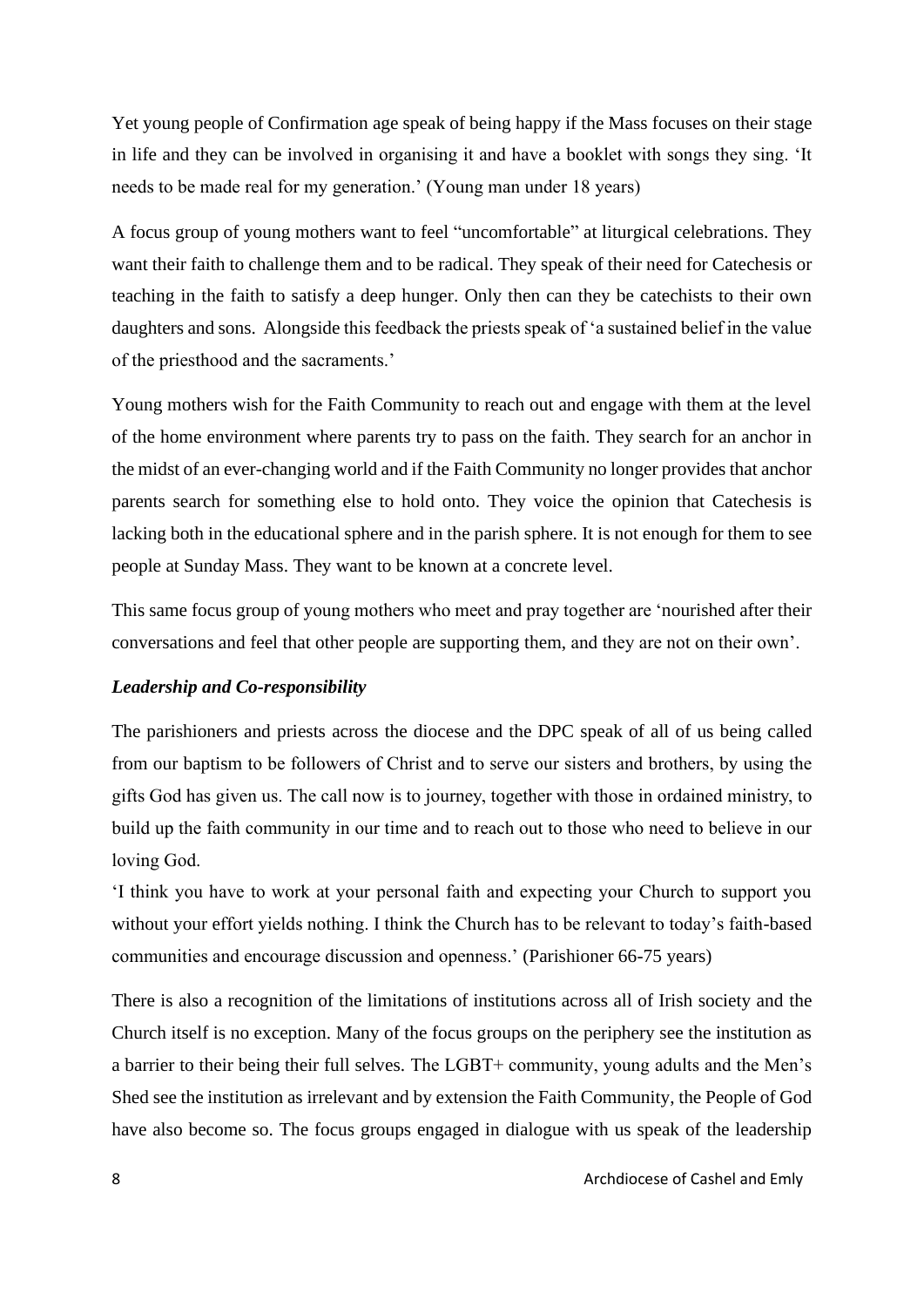roles that women and people of diversity hold in wider society. The institutional church with only one group of people holding leadership roles is out of tune with the world we live in and is not a positive sign of a loving God who embraces all people. 'Involve women and those people who are currently side-lined – People with disabilities, divorced, single mums. Represent us at Mass.' (Young woman 26-35 years)

Young adults themselves have taken the lead across the world on climate justice. They see caring for the earth as part of their spirituality. Spirituality is also about how they treat others and honour those who have passed away. They see social media as a way of maintaining connection with people and being called into action on various social justice issues. Each person whether part of a faith community or not is gifted by God to serve God's purpose for the world. Many people on the margins experience an inability to exercise their gifts within the Faith Community. Surely as we look at the first disciples whom Jesus called we see that 'God chose those the world considers foolish to shame the wise. God chose those who are weak to shame the strong'. 1 Cor 1:27

All people who have been listened to as part of this synodal journey have expressed an appreciation to have their voices heard, to be seen as people of value who have something to say. They want this engagement to continue and to build relationship. This is the call to our Faith Community at this time, to walk with those on the margins and to be enriched by them. Surely when we do this, we need have no fear about the future of our Faith Community as Christ walks with us and we serve all people of every nationality. As a Faith Community we no longer look in upon ourselves and worry about the loss of many traditions and practices but rather journey together in hope with God and all our sisters and brothers throughout the world.

#### *Conclusions*

'Structures which reflect the synodal nature of our Church include Pastoral Leadership teams, Pastoral planning - enabling vibrant active faith communities, training in leadership, dialogue and discernment, programmes of catechesis and religious education, use of inclusive language, protocols for transparency and accountability at all levels, a culture of walking together as a pilgrim people in the spirit of the gospel, welcome and inclusion in the Church life and its decision- making process for all members without discrimination'. (DPC)

9 Archdiocese of Cashel and Emly This vision as outlined by the DPC in its conversations offers next steps as a response to the emerging themes. The Diocesan plan, 'Seeds of Hope' suggests pastoral initiatives on a phased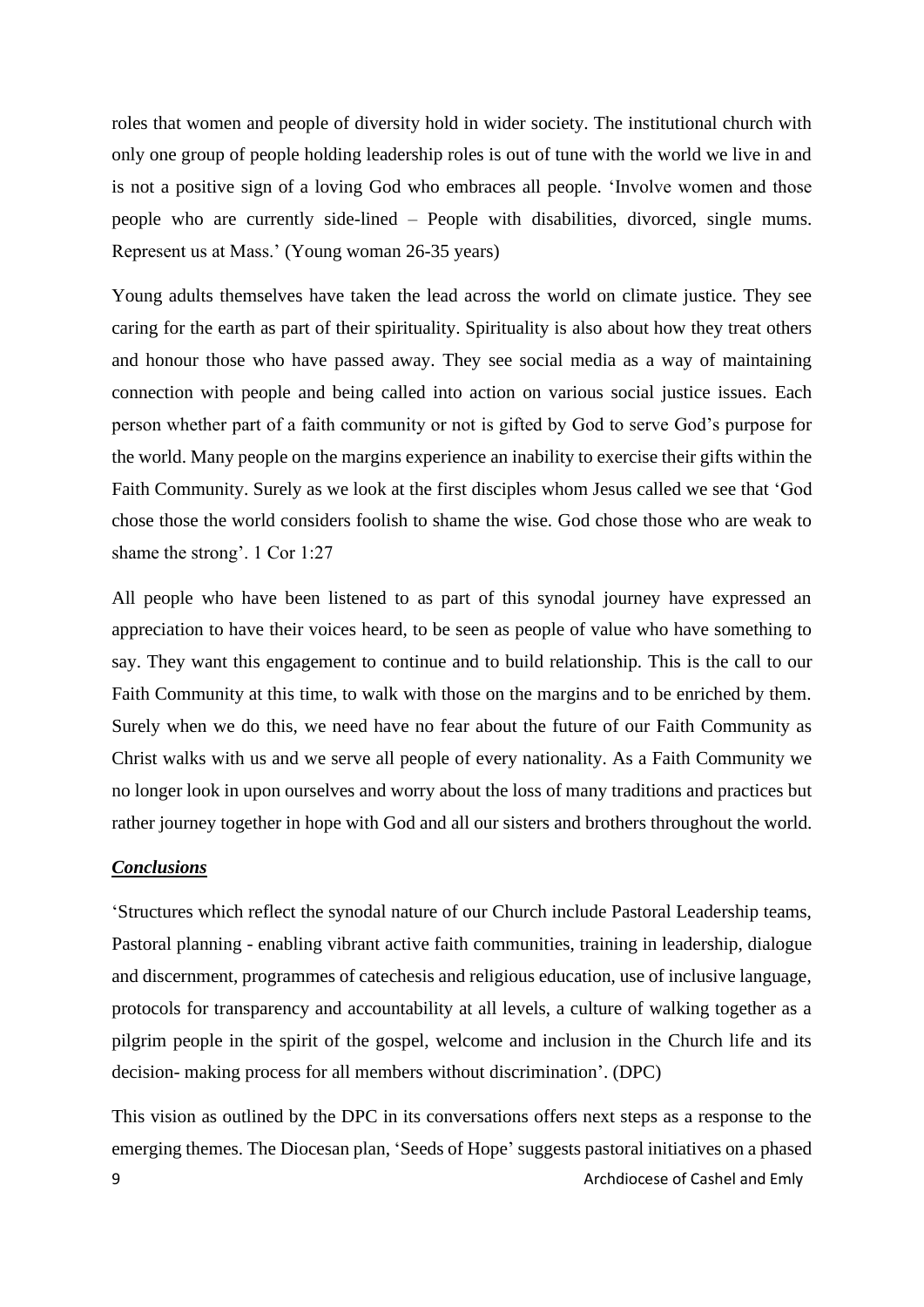basis. These initiatives invite us to look outwards rather than inwards, to building up the community everywhere and not just focus on trying to create community within a church building or at a particular liturgical celebration.

As a Faith Community we are called to see all outreach to those on the margins as being part of the ministry of laity and priests. Our ministry is not limited to functions within church buildings but is engaging with the entire community, indeed the global community. Our ministry is to be concerned with the joys and sufferings of all people of every creed and none. We are not concerned then with numbers or lack of numbers or the age of both our laity and priests inside the churches. Christ calls us to be a people who are looking outwards, who are concerned for the vulnerable of our society rather than the vulnerability of our institution. Are we called to reflect on those beliefs which serve as a barrier to welcoming people into the Faith Community? Do these beliefs create obstacles to our being followers of Christ? Surely for many people today the Church is seen as not honouring them for who they are and the lives they are living. Are we then as a Faith Community preventing people from experiencing the love of God for them? Many of the voices on the periphery speak of feeling excluded due to beliefs which the Church holds.

The wish of young parents to engage in Catechesis so that they can pass on the faith to their children is a call to the Faith Community to encourage lay pastoral leaders in this work. This voice is one which invites us to hear another story. A group of young mothers invite the Faith Community to explore our beliefs at a deeper level and to share their richness with courage.

We have begun to listen to people and we must as a Faith Community continue to listen to all people and every generation. This leads to a more humble, inclusive and welcoming community. Our language too needs to be inclusive and the language of the everyday. We need to support people to experience the presence of God in their lives and speak in words that they understand. If we retain religious language which is specific only to liturgy, then it too becomes a method of exclusion. Is the Holy Spirit calling us to 'journey together' with those of our own faith tradition and with all peoples in humility, openness and love? A synodal Church 'is open to wisdom emerging from dialogue across difference. It is open to the contribution of young people from their particular perspectives.' (DPC)

The co-responsibility of laity and priests for the faith development of parish communities is a response to the new vision of leadership within the Church. It is a shared responsibility, a